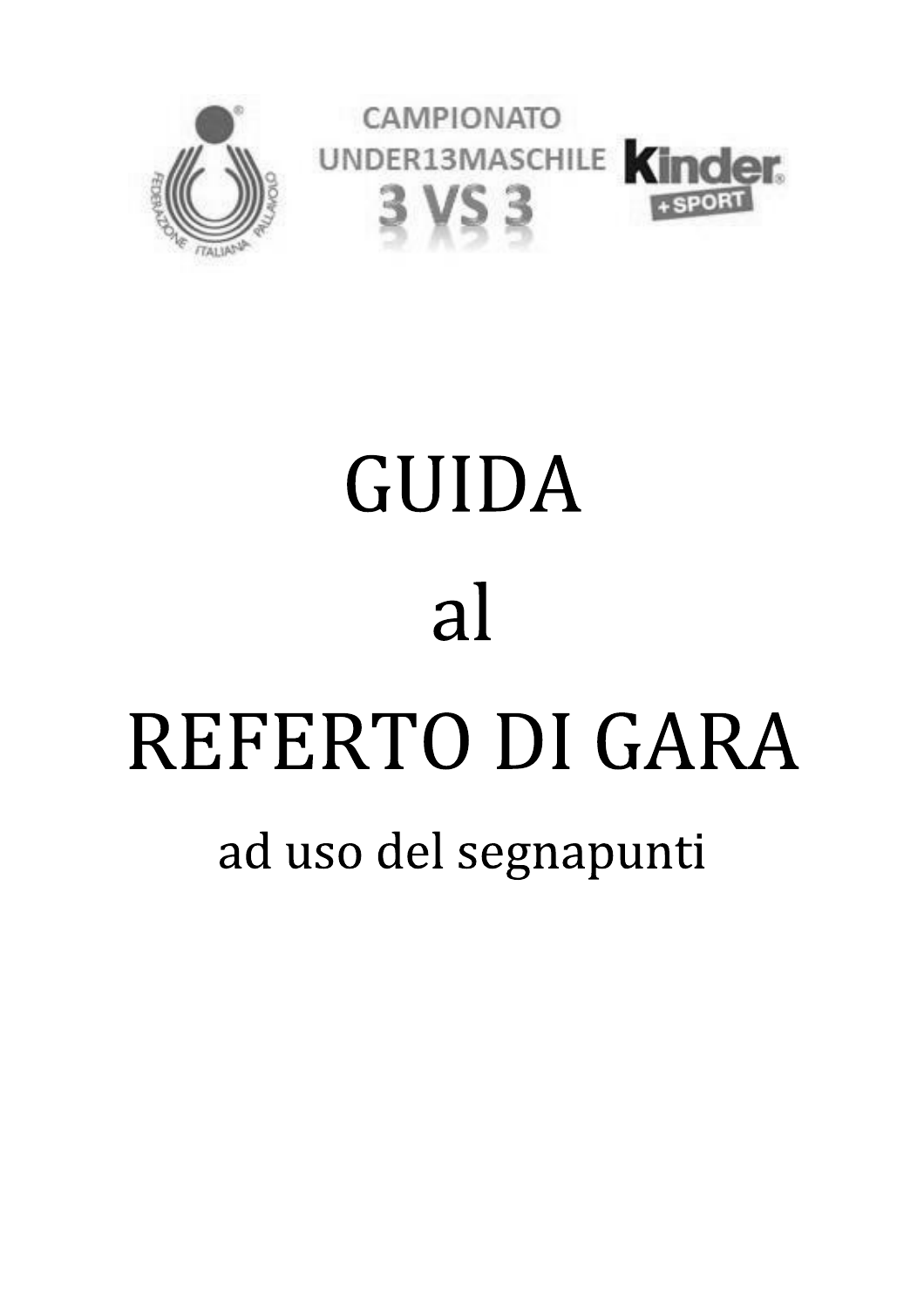## Prima della Gara 1

#### Intestazione del referto  $1.1$

In questa sezione vanno riportati i dati desunti dal calendario ufficiale.

È fondamentale riportare in ogni caso il numero della gara.

| <b>CAMPIONATO SERIE</b> | Under13 3x3 | <b>GARA N°</b> | <b>DATA</b>    | <b>ORA</b> |     |
|-------------------------|-------------|----------------|----------------|------------|-----|
| LUOGO                   |             |                | <b>CAMPO</b>   |            |     |
|                         |             |                | <b>SQUADRE</b> |            | . а |

L'orario di inizio da riportare in questo riquadro è quello previsto dal calendario.

Le squadre vanno indicate sempre nell'ordine riportato sul calendario: ciò significa che quella a sinistra sarà la squadra di casa e quella a destra la squadra ospite.

Alla voce CAMPO, nel caso della compresenza di più campi all'interno della stessa palestra sarà necessario barrare la relativa casella o inserire all'interno di una di esse il numero assegnato.

I cerchi accanto ai nomi delle squadre vanno lasciati in bianco, perché saranno riempiti solo dopo il sorteggio (§ 3.1).

#### $2.2$ Composizione delle squadre

|    | A<br>۰<br>B                | <b>SQUADRE</b> | A<br>o<br>B    |
|----|----------------------------|----------------|----------------|
| N۰ | Cognome e Nome             | N۰             | Cognome e Nome |
|    |                            |                |                |
|    |                            |                |                |
|    |                            |                |                |
|    |                            |                |                |
|    |                            |                |                |
|    | RESPONSABILE DELLA SQUADRA |                |                |
|    |                            |                |                |

Gli elenchi dei partecipanti alla gara (redatti sul modello CAMP3) vanno trascritti secondo lo stesso ordine utilizzato nell'intestazione del referto: nella colonna di sinistra la squadra di casa, in quella di destra la squadra ospite.

È previsto che per ogni giocatore venga riportato il numero di maglia,

cerchiando quello del capitano<sup>1</sup>, il cognome e il nome, Se lo spazio non fosse sufficiente, è possibile indicare solo l'iniziale del nome (facendo attenzione alle omonimie).

I nominativi dei responsabili della squadra deve essere riportato nell'apposita riga predisposta in fondo all'elenco.

Nell'elenco dei partecipanti, invece, il capitano della squadra è individuato dalla sigla "K".  $\mathbf{1}$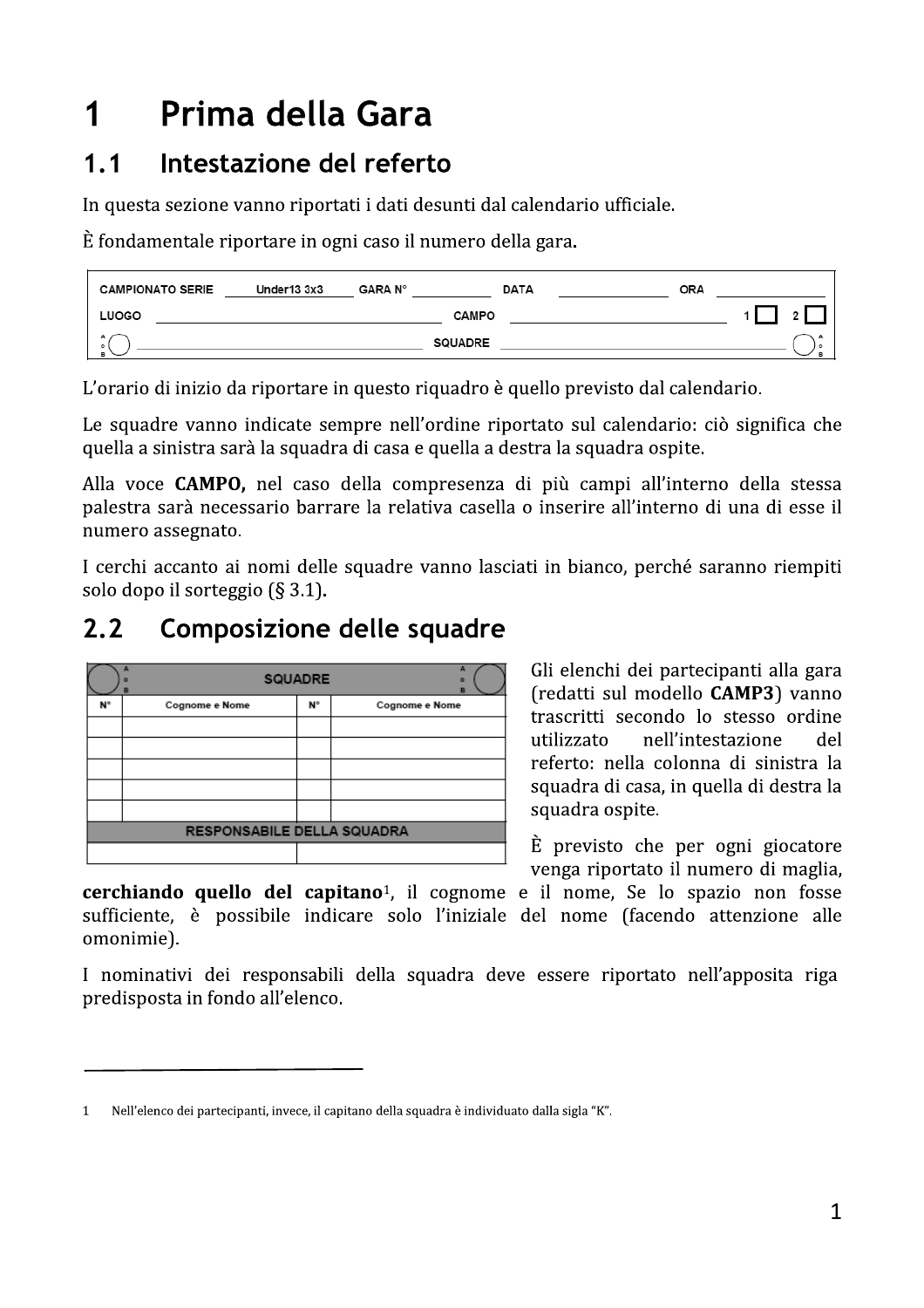#### $1.3$ Composizione del collegio arbitrale

Come per le squadre, anche per i componenti del collegio arbitrale (arbitro e segnapunti) vanno riportati cognome e nome.

|                | <b>APPROVAZIONE</b> |       |
|----------------|---------------------|-------|
| <b>Arbitri</b> | Cognome e Nome      | Firma |
| 1.             |                     |       |
| Seg.           |                     |       |

### Inizio della gara  $\mathbf{2}$

#### $2.1$ Sorteggio

Dopo il sorteggio, il segnapunti può determinare quali lettere assegnare alle squadre: "A" sarà la squadra che disputerà il 1º set alla sua sinistra, "B" quella alla sua destra.

Tali informazioni andranno riportate sia nel riquadro SQUADRE sia nell'intestazione del referto.

#### Preparazione del riquadro del 1° set  $2.2$

Con le informazioni derivate dal sorteggio, il segnapunti comincerà la compilazione del riquadro del 1° set, riportandovi i nomi delle squadre e segnalando a chi spetta l'esecuzione del primo servizio.

Per far questo, barrerà con una "X" la lettera cerchiata S accanto al nome della squadra al servizio e la lettera cerchiata R accanto al nome della squadra in ricezione.

| S | INIZIO | ٠ |   | SQ. |   | <b>RHO</b> |    | ø | R | Pt.                                        | в |  | <b>SQ. MILANO</b> |   | <b>FINE</b> |    | ٠ |   | Pt.                      |
|---|--------|---|---|-----|---|------------|----|---|---|--------------------------------------------|---|--|-------------------|---|-------------|----|---|---|--------------------------|
| Е |        |   | ш |     | Ш |            | I٧ |   |   | 6<br>11                                    |   |  |                   | Ш |             | I٧ |   |   | 6 11                     |
|   |        |   |   |     |   |            |    |   |   | 12<br>8<br>13<br>9<br>$\overline{4}$<br>14 |   |  |                   |   |             |    |   |   | 12<br>13<br>8<br>э<br>14 |
|   |        |   |   |     |   |            |    |   |   | 5<br>10 15                                 |   |  |                   |   |             |    |   | 5 | 10 15                    |
|   |        |   |   |     |   |            |    |   |   | T.O.                                       |   |  |                   |   |             |    |   |   | T.O.                     |
|   |        |   |   |     |   |            |    |   |   | ٠                                          |   |  |                   |   |             |    |   |   |                          |

Subito dopo farà una spunta sul numero 1 del primo turno di servizio nella colonna I della squadra al servizio, per identificare quale giocatore lo eseguirà, mentre annullerà con una "X" la corrispondente casella della squadra in ricezione, per indicare che questa, al primo cambio di servizio, dovrà effettuare una rotazione.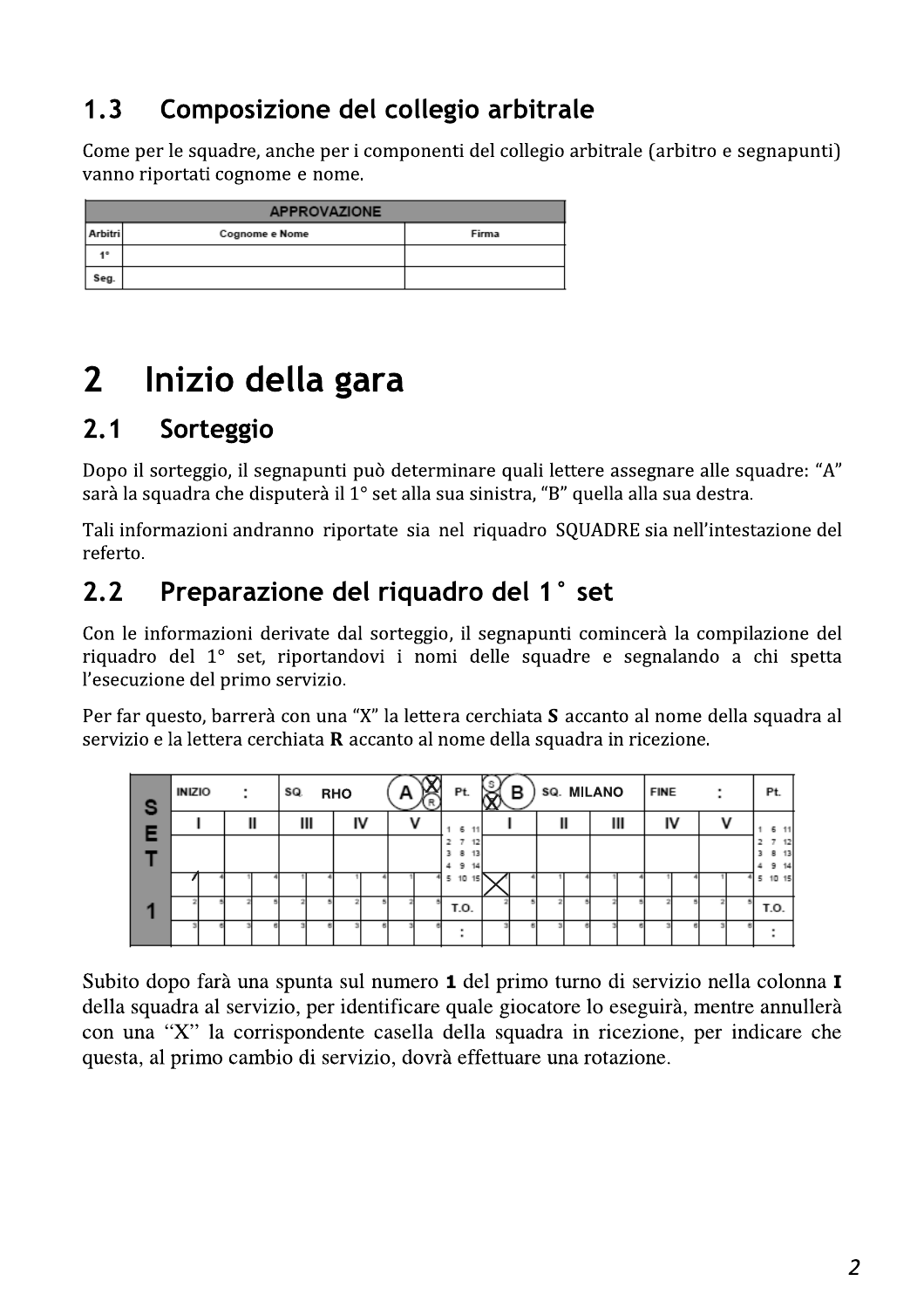#### $2.3$ Trascrizione delle formazioni iniziali



Il tagliando della formazione che è stato consegnato all'arbitro prima dell'inizio della gara

contiene:  $\overline{1}$ .

2.

 $3.$ 

- il nome della squadra;
- il numero del set:
- i turni di servizio;
- la firma del responsabile della squadra  $4.$

Il segnapunti, procede alla trascrizione, partendo dal giocatore in zona "1" e procedendo in senso antiorario passando (se presenti) da R1 e R2 per poi continuare con il giocatore in zona "2" e "3".

# **ESEMPI DI FORMAZIONE**

# **SQUADRA CON 3 GIOCATORI**

|             | <b>ORDINE DI ROTAZIONE</b> |
|-------------|----------------------------|
| $5 - 9 - 7$ |                            |





Il segnapunti, procede alla trascrizione, partendo dal giocatore in zona "1" e procedendo in senso antiorario passando al giocatore in zona "2" e "3" e barrando le colonne rimanenti.

| S | <b>INIZIO</b> |   | ÷ |   | SQ. |    | <b>RHO</b> |    | n | R | Pt.             | ୱ | в |  | SQ. MILANO | <b>FINE</b> | ٠ |   | Pt.                       |
|---|---------------|---|---|---|-----|----|------------|----|---|---|-----------------|---|---|--|------------|-------------|---|---|---------------------------|
|   |               |   | Ш |   |     | Ш  | I٧         |    |   |   | 6<br>11         |   |   |  | Ш          | IV          |   |   | 6                         |
|   |               | 5 |   | 9 |     |    |            |    |   |   | 8<br>13<br>9 14 |   |   |  |            |             |   |   | 12<br>13<br>8<br>$9 + 14$ |
|   |               |   |   |   |     |    |            |    |   |   | 10 15<br>5      |   |   |  |            |             |   | 5 | 10 15                     |
|   |               |   |   |   |     |    |            |    |   |   | T.O.            |   |   |  |            |             |   |   | T.O.                      |
|   |               |   |   |   |     | 81 |            | ÆД |   |   |                 |   |   |  |            |             |   |   |                           |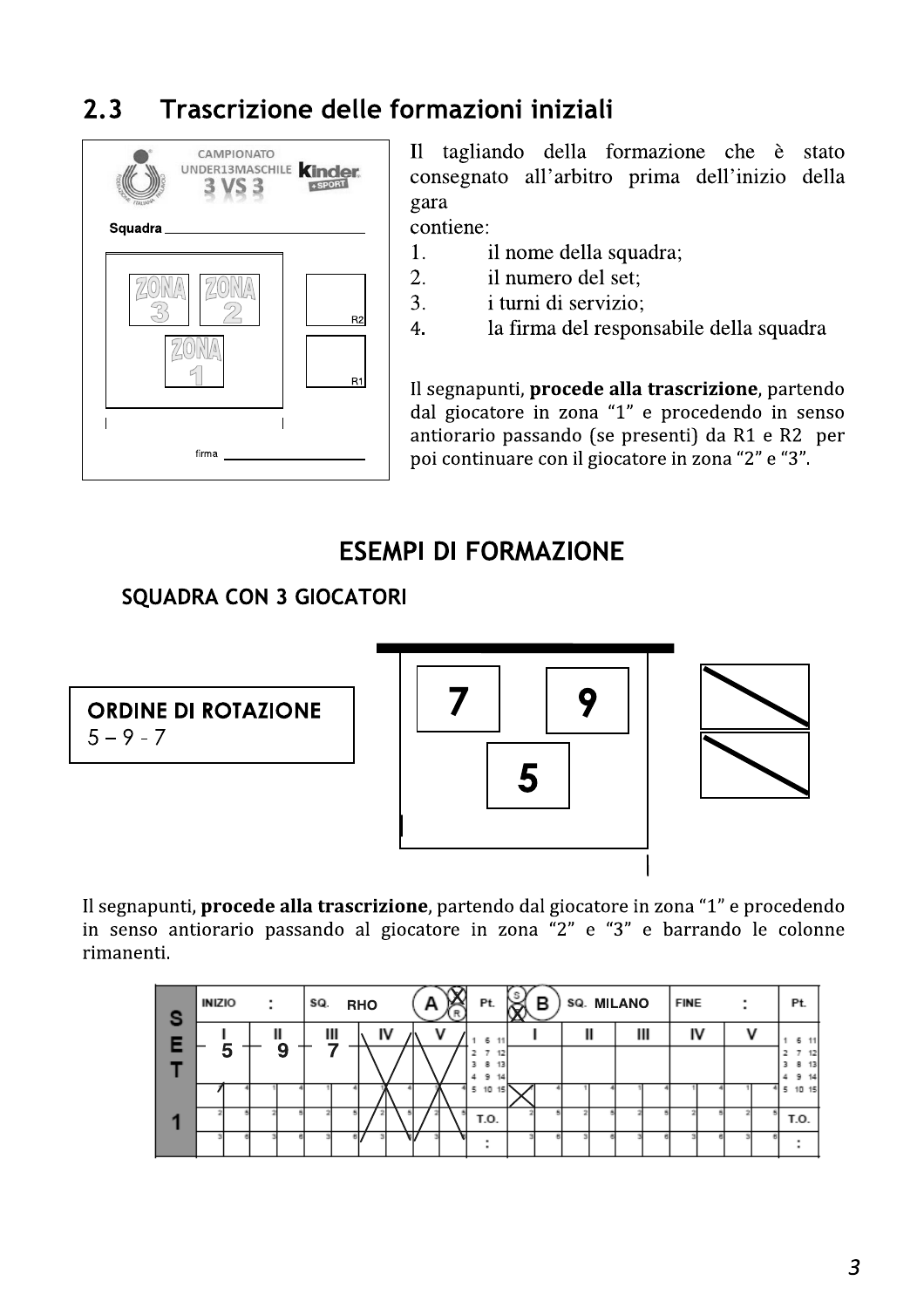# **SQUADRA CON 4 GIOCATORI**

**ORDINE DI ROTAZIONE**  $5 - 2 - 9 - 7$ 







Il segnapunti, procede alla trascrizione, partendo dal giocatore in zona "1" e procedendo in senso antiorario passando da R1 per poi continuare con il giocatore in zona "2" e "3" e barrando la colonna rimanente.

| S | INIZIO |   | ٠              | SQ. | <b>RHO</b>    |    | R | Pt.                           | в |   | SQ. MILANO |   | <b>FINE</b> | ٠ |        | Pt.                      |
|---|--------|---|----------------|-----|---------------|----|---|-------------------------------|---|---|------------|---|-------------|---|--------|--------------------------|
| Е |        |   | ш              | Ш   | $\frac{1}{2}$ |    |   | 6                             |   | ш |            | Ш | IV          |   |        | 6<br>11                  |
|   |        | 5 | 2 <sup>1</sup> | 9   |               |    |   | ÷.<br>8<br>13<br>9<br>4<br>14 |   |   |            |   |             |   | ٠<br>٠ | 12<br>13<br>8<br>14<br>э |
|   |        |   |                |     |               |    |   | 5<br>10<br>15                 |   |   |            |   |             |   | 5      | 10 15                    |
|   |        |   |                |     |               |    |   | T.O.                          |   |   |            |   |             |   |        | T.O.                     |
|   |        |   |                |     |               | 64 |   | ٠                             |   |   |            |   |             |   |        |                          |

# **SQUADRA CON 5 GIOCATORI**

6 7 9 **ORDINE DI ROTAZIONE**  $5 - 2 - 6 - 9 - 7$ 2 5

Il segnapunti, procede alla trascrizione, partendo dal giocatore in zona "1" e procedendo in senso antiorario passando da R1 e R2 per poi continuare con il giocatore in zona "2" e "3".

| ్ | INIZIO | ٠            | SQ. | <b>ROS</b> | R | Pt.                                       | в | SQ. BIANC |     | <b>FINE</b> | ٠ | Pt.                      |
|---|--------|--------------|-----|------------|---|-------------------------------------------|---|-----------|-----|-------------|---|--------------------------|
| E | 5      | $\mathbf{2}$ | 6   | 9          |   | 6                                         |   |           | III | I٧          |   | 6 11                     |
|   |        |              |     |            |   | з<br>8<br>13<br>9<br>$\overline{4}$<br>14 |   |           |     |             |   | 12<br>13<br>8<br>э<br>14 |
|   |        |              |     |            |   | 5<br>10<br>15                             |   |           |     |             |   | 10 15                    |
|   |        |              |     |            |   | T.O.                                      |   |           |     |             |   | T.O.                     |
|   |        |              |     |            |   | ٠                                         |   |           |     |             |   |                          |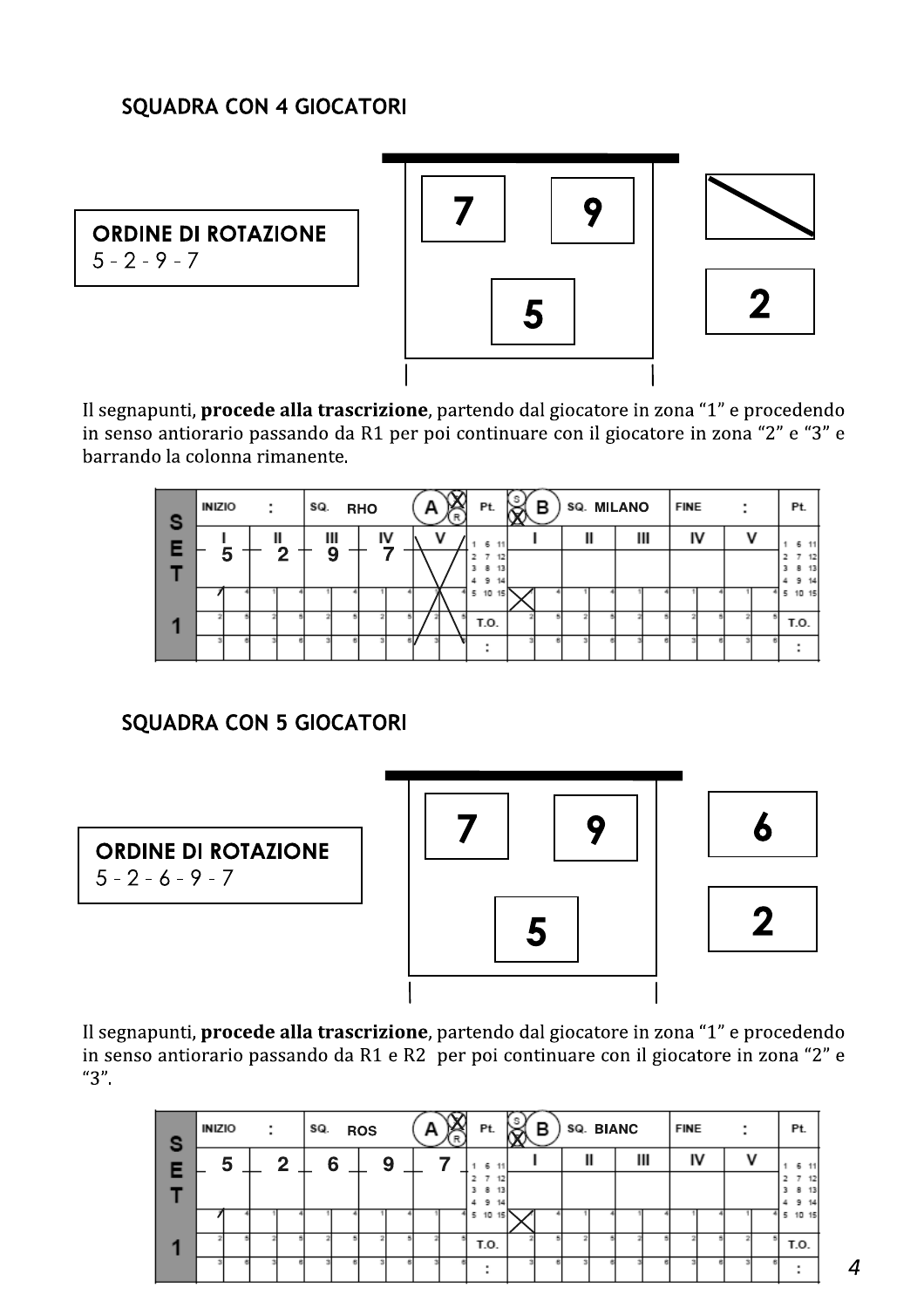## Durante il gioco  $\overline{\mathbf{3}}$

All'inizio di ciascun set, il segnapunti registra l'orario di inizio effettivo del set nel campo **INIZIO.** 

Dopo l'ingresso in campo delle squadre e il controllo della formazione da parte del segnapunti, che lo comunica all'arbitro alzando le due braccia, il gioco può iniziare.

#### $3.1$ Prima del servizio

Prima di ciascun servizio, il segnapunti controlla che il numero dell'atleta che lo esegue corrisponda a quello del giocatore la cui casella nei turni di servizio risulta spuntata e senza alcun punteggio parziale all'interno. Se il referto viene compilato correttamente, non vi sarà mai più di una casella con entrambe queste caratteristiche (in gergo, viene detta "casella aperta").

In caso contrario, dopo l'esecuzione del servizio alza un braccio e attira l'attenzione dell'arbitro affinché sanzioni il fallo di rotazione.

#### Al termine della azione di gioco  $3.2$

Alla fine di ogni azione di gioco, il segnapunti deve, prima di ogni altra operazione, attribuire il punto alla squadra indicata dall'arbitro (a meno che l'esito dell'azione non sia stato un *doppio fallo*), spuntando progressivamente quelli predisposti nella colonna PUNTI.

Se la squadra che ha vinto lo scambio era al servizio, il segnapunti non deve compiere altre operazioni.

Viceversa, se vince la squadra che era in ricezione, deve completare il cambio di servizio, trascrivendo il totale dei punti acquisiti dalla squadra del battitore nella casella del suo turno di servizio (in gergo, si "chiude" la casella) e andando a spuntare il turno di servizio del giocatore dell'altra squadra che ora si appresta a servire.

#### Richieste di tempo di riposo  $3.3$

Quando una delle squadre richiede il tempo di riposo (30"), il segnapunti registra il punteggio al momento della richiesta nelle apposite caselle sotto alla colonna **PUNTI**, indicando a sinistra i punti della squadra richiedente e a destra quelli della squadra avversaria.

Si rammenta che per ogni set è inoltre previsto obbligatoriamente il tempo tecnico di riposo (da 60 secondi) al raggiungimento degli 8 punti da parte di una delle sue squadre, ad eccezione dell'eventuale set di spareggio.

#### Richieste di giocatore al servizio  $3.4$

In qualunque momento della gara, il segnapunti deve essere in grado di fornire l'ordine di rotazione per ciascuna delle due squadre.

Sul referto, il giocatore in zona "1" è l'ultimo, da sinistra, il cui turno di servizio è spuntato: per la squadra al servizio tale casella è "aperta" (spuntata e vuota), per quella in ricezione è "chiusa" (spuntata e piena).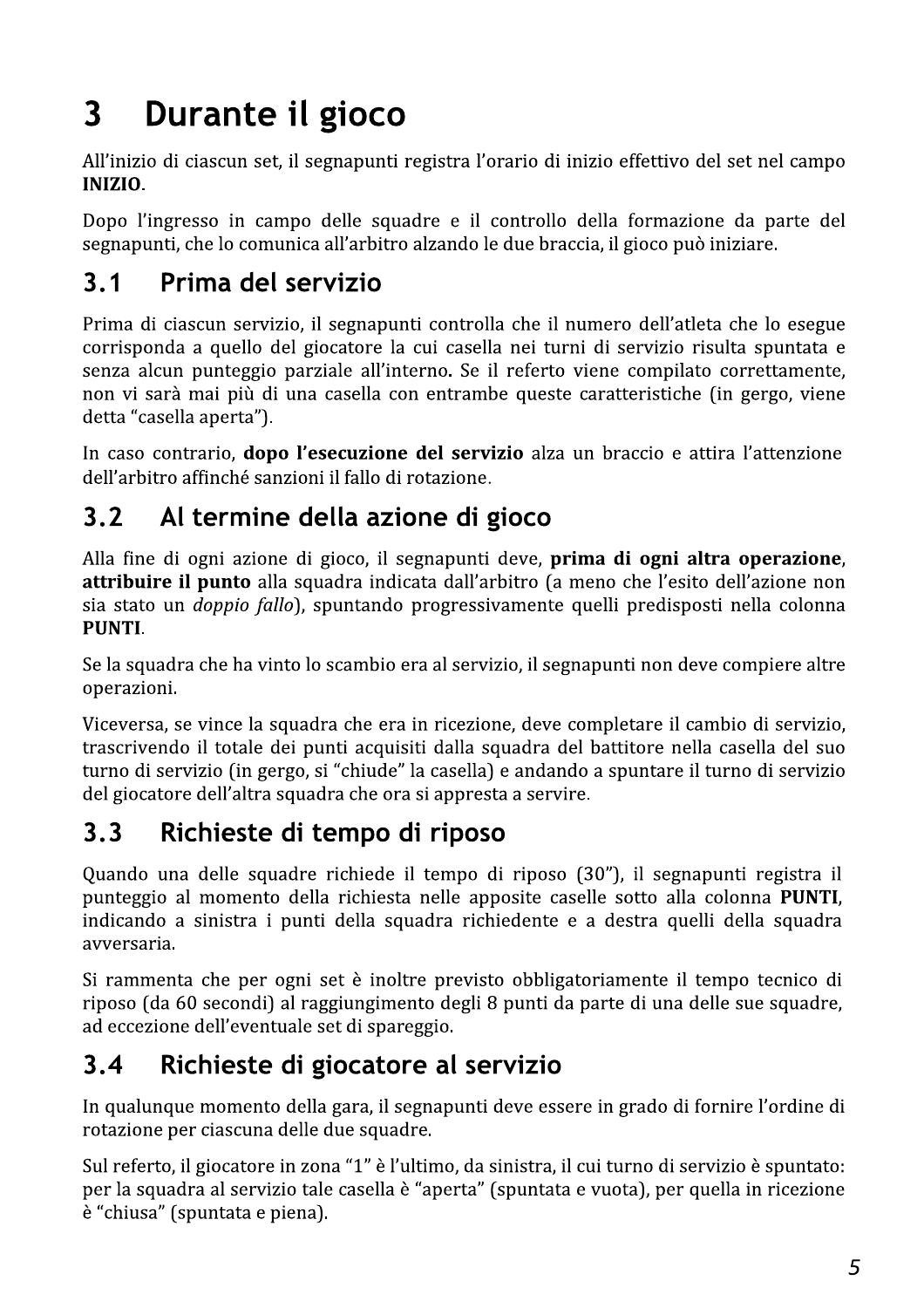#### $3.5$ Termine del set

Quando l'arbitro fischia la conclusione dell'ultima azione, il segnapunti segnala la fine del set incrociando davanti a sé le braccia all'altezza dei polsi, quindi registra l'orario nella casella FINE.

Fatto questo, provvede a sottolineare l'ultimo punto di ciascuna squadra nella colonna PUNTI e ad annullare, con una barra verticale, tutti quelli non utilizzati.

Infine, cerchia il punteggio dell'ultimo turno di servizio di ciascuna squadra.

Nel caso l'ultimo punto sia stato conquistato dalla squadra in ricezione in quel momento, il punteggio finale deve essere trascritto nel turno di servizio successivo, senza spuntare la casella.

#### $3.6$ Set decisivo

Per il terzo e decisivo set il riquadro da usare sul referto è quello del 3° set in cui è previsto il cambio dei campi

Al raggiungimento dell'8° punto il segna- punti segnala all'arbitro il cambio dei campi semplicemente indicando con le dita il punteggio della squadra in vantaggio.

Successivamente, mentre le squadre procedono al cambio, indica nello spazio PUNTI AL **CAMBIO** i punti ottenuti fino a quel momento dalla squadra che passa dalla sua sinistra alla sua destra, perché solo i punti ottenuti successivamente dovranno essere barrati nel nuovo riquadro.

Per finire, egli deve ricopiare dal primo al terzo settore la formazione iniziale, le sostituzioni e i tempi di riposo, per evitare errori nel prosieguo del set, come ad esempio la concessione di un terzo tempo.

## Al termine della gara 4

#### $4.1$ **Risultato finale**

Nel riquadro RISULTATO FINALE si devono riportare i dati già presenti nei riquadri dei set disputati e calcolare alcune somme.

Nelle righe corrispondenti ai set disputati vanno indicati, per ciascuna squadra, i set vinti (colonna V) e i punti fatti (colonna P), utilizzando solo numeri, incluso lo "0" se necessario, nonché la durata in minuti del set.

Le righe dei set non disputati vanno lasciate in bianco, mentre nella sesta si calcolano i totali di ciascuna colonna.

Riguardo alla durata della gara, da riportare nella riga sotto ai totali, è opportuno ricordare che la differenza tra Durata incontro e Durata totale incontro è data dalla somma delle durate degli intervalli tra i set (3' ciascuno) e delle eventuali interruzioni eccezionali del gioco.

Infine, nel caso l'incontro si disputi al meglio dei tre set, nella riga VINCE viene riportato il risultato finale.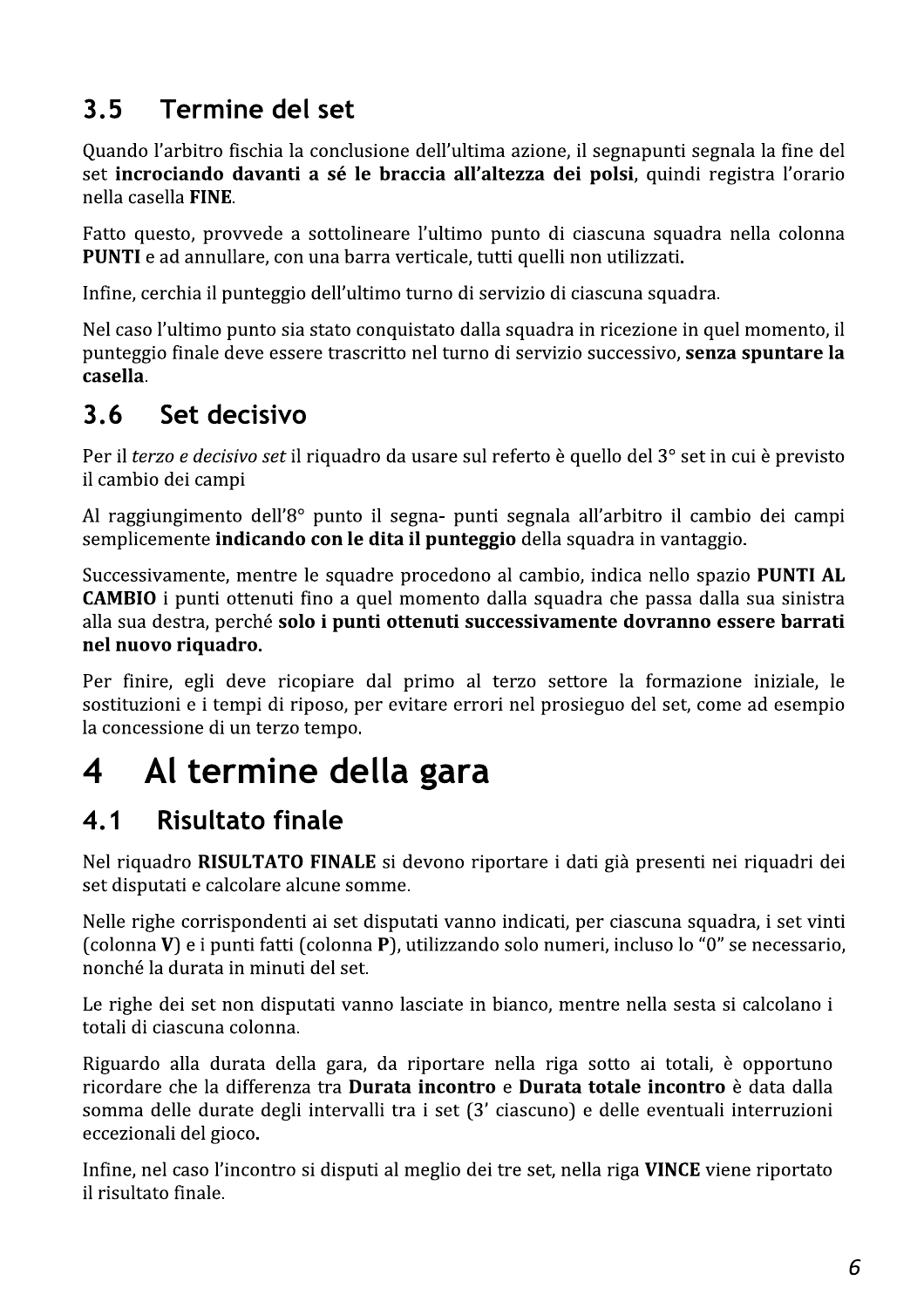#### $4.2$ Approvazione finale

Il referto viene definitivamente chiuso con l'apposizione delle firme del collegio arbitrale: prima il segnapunti, poi l'arbitro.

## Riquadro delle osservazioni 5

Il riquadro **OSSERVAZIONI** è riservato alla registrazione di quegli eventi, più o meno eccezionali, che si possono verificare durante una gara e che non trovano spazio negli altri riquadri del referto.

Come per tutte le altre annotazioni, qualora sia richiesto il punteggio e sia citata una sola squadra, si segue la regola generale per cui il primo punteggio è il suo e il secondo è quello della squadra avversaria; negli altri casi il punteggio si indica nell'ordine squadra "A" squadra "B".

Riportiamo di seguito alcuni casi d'uso frequente:

#### $5.1$ Infortunio

Gli incidenti di gioco agli atleti vanno riportati a referto indipendentemente dal fatto che l'infortunato sia sostituito, con uno dei due fuori gioco in quel momento, o non sia sostituito affatto.

Dovranno essere riportati set, punteggio e orario dell'infortunio, nonché una breve descrizione dello stesso.

Quest'ultima, nel caso in cui non si abbiano specifiche competenze mediche, deve essere limitata all'individuazione dell'arto o dell'articolazione danneggiati.

```
OSSERVAZIONI 1° set 4-7 ore 20.40 n° 3 sq. B INF. (caviglia destra)
2° set 11-9 ore 21.13 n° 15 sq. A INF. (sopracciglio sinistro)
```
#### $5.2$ Assenti

Quando uno o più componenti di una squadra non si presentano alla gara, pur essendo stato riportato a referto, bisognerà riportare l'assenza a referto al termine della gara.

```
OSSERVAZIONI Assente gioc. nº13 sq. A
Assenti: n^{\circ}11 – 15 sq. B
```